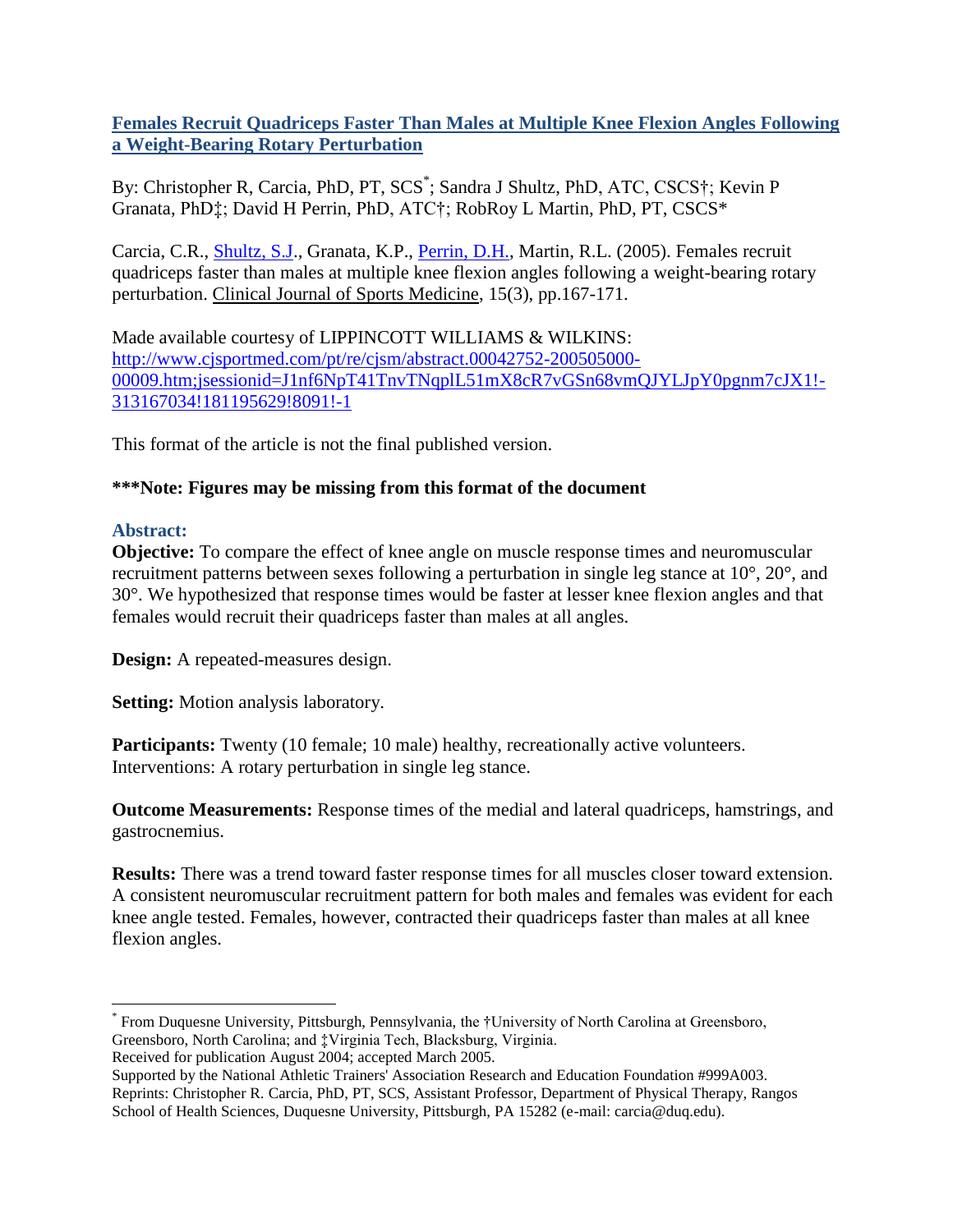**Conclusions:** Small changes in knee angle near extension do not alter muscle response times and hence neuromuscular recruitment patterns in males and females. Regardless of knee flexion angle, following a perturbation in single leg stance, females contract their quadriceps faster than males.

**Clinical Relevance:** Earlier contraction of the quadriceps in females may increase anterior tibial translation and hence anterior cruciate ligament strain, thereby heightening injury risk.

**Keywords:** anterior cruciate ligament, knee angle, perturbation, reflex

# **Article:**

# **INTRODUCTION**

Functional knee joint stability results from a complex interaction among bony architecture, negative intra-articular pressure, compressive load, and active (neuromuscular) and passive (capsuloligamentous) restraints.1,2 It has been suggested that the neuromuscular system has the primary responsibility of attenuating external moments and forces, thereby protecting the knee joint from injury.1,3,4 The alarming rate of anterior cruciate ligament (ACL) injuries in the female athletic population implies inadequate contributions from the neuromuscular system.5 Supporting this premise, females have been reported to have decreased quadriceps and hamstring strength,6-8 decreased hamstring/quadriceps ratios,9,10 increased time to generate peak hamstring torque,6 decreased active hamstring stiffness,11-13 decreased knee joint proprioception,14 and undesirable neuromuscular response characteristics 6,15,16 compared with males.

Female neuromuscular response characteristics are frequently cited as an ACL injury risk factor.17-19 Specifically, several investigators have identified that females rely on their quadriceps to a greater extent compared with males in response to a sudden joint loading.6,10 As a quadriceps contraction near the end range of extension results in increased anterior tibial translation and strain upon the ACL, an earlier contraction of the quadriceps may increase injury risk, thereby jeopardizing joint stability.20,21

Sex differences in lower extremity neuromuscular characteristics, particularly muscle response times, however, have been inadequately investigated. In fact, only 2 studies have formally compared neuromuscular recruitment patterns and response times following a perturbation between sexes.6,16 Utilizing a partial weight-bearing model, Huston and Wojtys 6 examined reflex latencies and neuromuscular recruitment patterns in male and female athletes and controls following a perturbation applied to the posterior aspect of the calf. The authors reported that female athletes tended to rely more heavily on their quadriceps and gastrocnemius musculature following the perturbation when compared with males. Using a full weight-bearing model in single leg stance, Shultz et al 16 measured the neuromuscular characteristics of male and female athletes following a sudden internal and external rotary perturbation. The investigators identified similar recruitment patterns (gastrocnemius [G], hamstring [H], quadriceps [Q]) between male and female athletes; however, females recruited their quadriceps approximately 10 ms faster than males.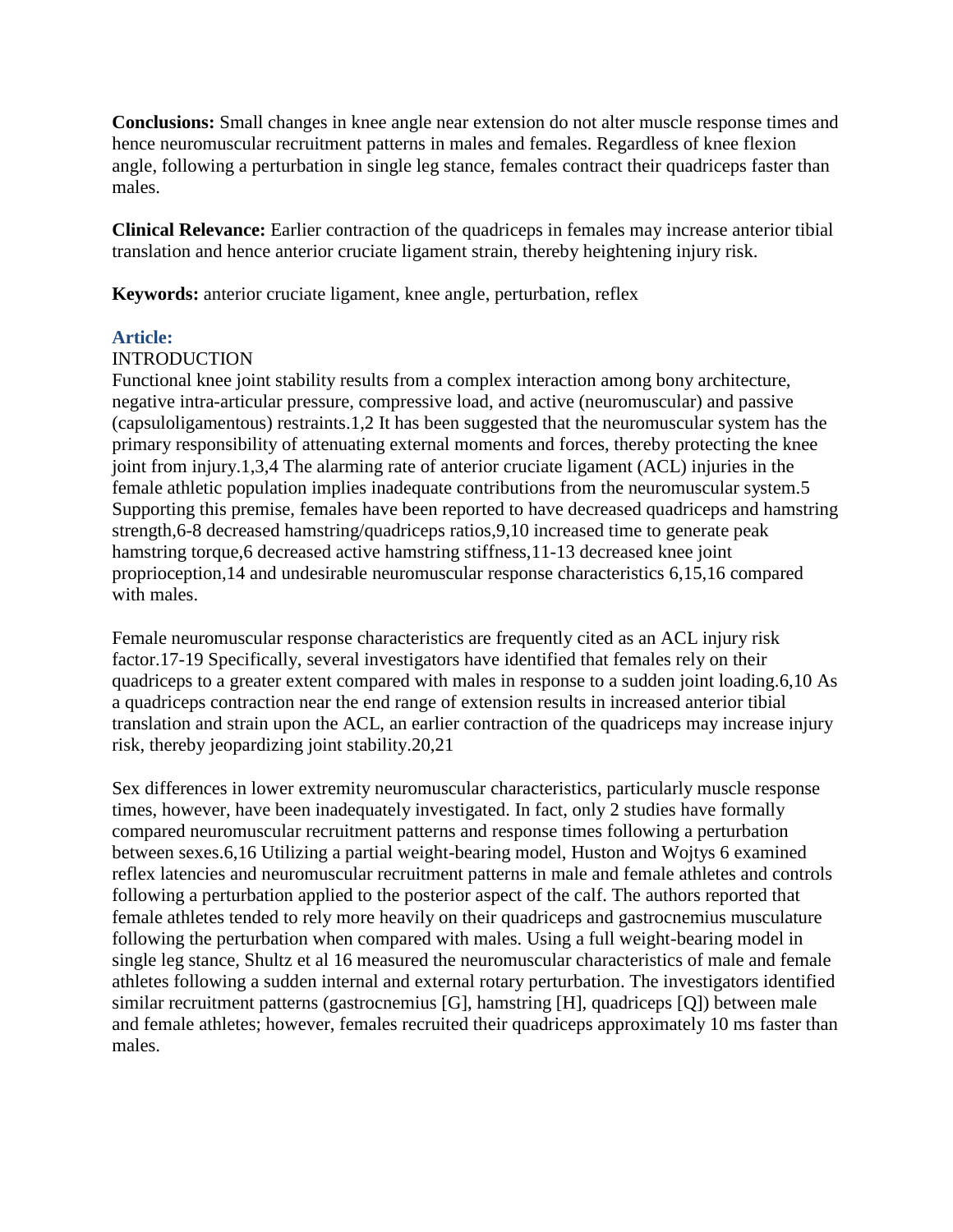Both of these reports, while insightful, examined the neuromuscular responses with the tibiofemoral joint in 30° of flexion. As ACL injury has been estimated to occur between 10 and 30°,22,23 information related to neuromuscular characteristics within this range may assist with further elucidating the root of the gender disparity. Therefore, the purpose of our study was to compare male and female muscle response times at 10°, 20°, and 30° of knee flexion in single leg stance following either a sudden internal or external rotary perturbation of the femur on a fixed tibia. We hypothesized that females would recruit their quadriceps faster than males and that muscle response times would be fastest at 10°, followed by 20° and then 30° for all participants.

#### **METHODS**

#### *Subjects*

Ten male (height =  $174.9 \pm 6.4$  cm; weight =  $82.2 \pm 14.3$  kg; age =  $30.6 \pm 6.8$  years) and 10 female (height =  $163.0 \pm 5.5$  cm; weight =  $64.0 \pm 10.6$  kg; age =  $24.6 \pm 4.3$  years) recreationally active university students with no recent history of lower extremity pathology or conditions that would prevent pain-free participation volunteered for this study. Recreationally active was defined as participation in regular (2-4 times/wk) aerobic and/or anaerobic exercise. Before participating, all subjects read and signed an informed consent form approved by the Institutional Review Board, which had also approved the study.

#### *Instrumentation*

The instrumentation used in this study was identical to that of previous published work from our laboratory.16,24 Specifically, we used an 8-channel Myosystem 2000 EMG (Noraxon; Scottsdale, AZ) to record the long latency response of the medial and lateral quadriceps, hamstrings, and gastrocnemius muscles. Unit specifications included an amplifier gain of 1 mV/V, a frequency bandwidth of 16 Hz to 500 Hz, CMRR 114 dB, input resistance from 20 MOhm to 1 GOhm, and a sampling rate of 1000 Hz. Bipolar Ag-AgCl surface electrodes (Medicotest; Olstykke, Denmark) measuring 10 mm in diameter with a center to center distance of 2.0 cm were used to detect the electromyographic (EMG) signal. We used Data Pac 2000 Version 2.32 Laboratory Applications System software (Run Technologies; Laguna Hills, CA) to acquire, store, and analyze the EMG data. A custom-built lower extremity perturbation device (LEPD; University of Virginia, Charlottesville, VA) was used to induce both the weight-bearing perturbations. A perturbation was defined as the rapid application of a force to challenge postural reaction. Lastly, we used a Chattecx balance device (Chattanooga Group Inc, Chattanooga, TN) and a Penny and Giles XM180 Electrogoniometer (Biometrics Ltd, Gwnet, UK) to standardize postural position and knee flexion angle before the perturbation.

## Procedures

All subjects reported to the University's Sports Medicine/Athletic Training Research Laboratory for testing. As the rate of ACL injury is similar between dominant and nondominant lower extremities,25 we counterbalanced dominant and nondominant lower extremities when testing. Leg dominance was defined as the leg the subject preferred to kick a ball with. Surface electrodes were placed halfway between the motor point and the distal tendon of the medial and lateral quadriceps and over the midbelly of the medial and lateral hamstring and gastrocnemius muscles after the skin was cleaned with isopropyl rubbing alcohol. To ensure proper electrode placement and the absence of crosstalk, muscle activity was observed on an oscilloscope during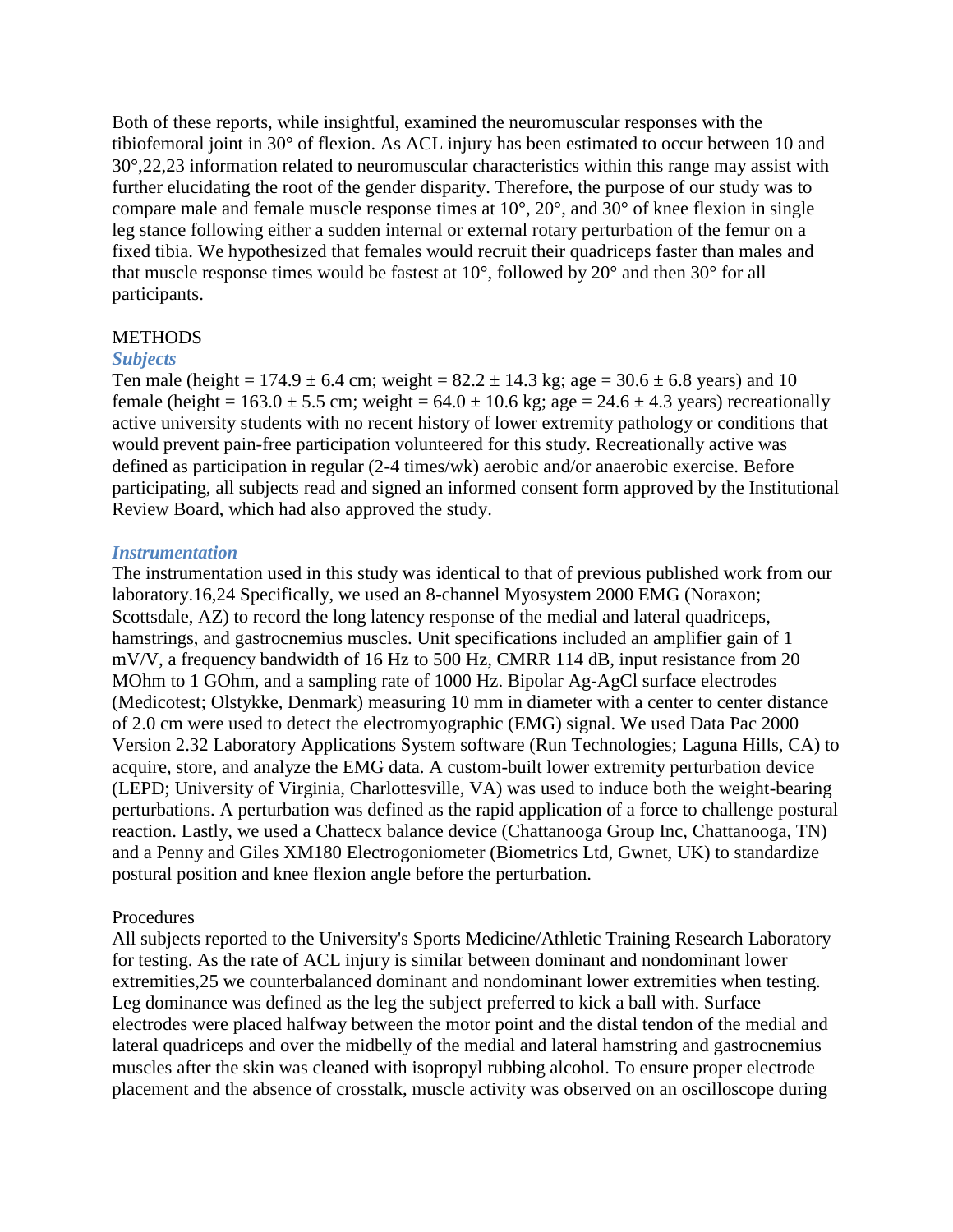isolated manual muscle testing. Once the myoelectric signal was confirmed, an electrogoniometer was centered with double-sided adhesive tape over the lateral joint line with the proximal sensor aligned with the greater trochanter and the distal sensor with the lateral malleolus. All electrodes, their leads, and the electrogoniometer were secured circumferentially with an elastic wrap to minimize movement artifact. Careful attention was given to ensure all leads were of sufficient length to minimize undue tension at the lead-electrode and/or electrodeskin interface.

Next, a 3-in-wide nylon belt (Speed City Inc, Portland, Oregon) with 2 Kevlar cables was centered over the subject's anterior superior iliac spines and then fastened around their waist. The subject was then oriented to the Chattecx balance platform and LEPD. The LEPD was adjusted so that the cables, when attached to the release mechanisms of the device, were aligned in a horizontal manner and tensioned symmetrically. Subjects stood with their test leg on the foot plate of the Chattecx balance system, with their arms across their chest, trunk straight, leaning into the cables, with knee flexed to  $10^{\circ}$ ,  $20^{\circ}$ , or  $30^{\circ}$  (Fig. 1). The footplate of the Chattecx was sized so that approximately ½ in of clearance was present both in front of the toes and behind the heel. While in the test position, subjects were instructed to distribute their center of pressure equally between their toes and heel as best as they could. The display monitor on the Chattecx provided continuous visual feedback and the examiner gave verbal cues as necessary. Several practice trials of internal (IR) and external rotation (ER) perturbations were performed at each knee angle until the subject was comfortable with the procedure.

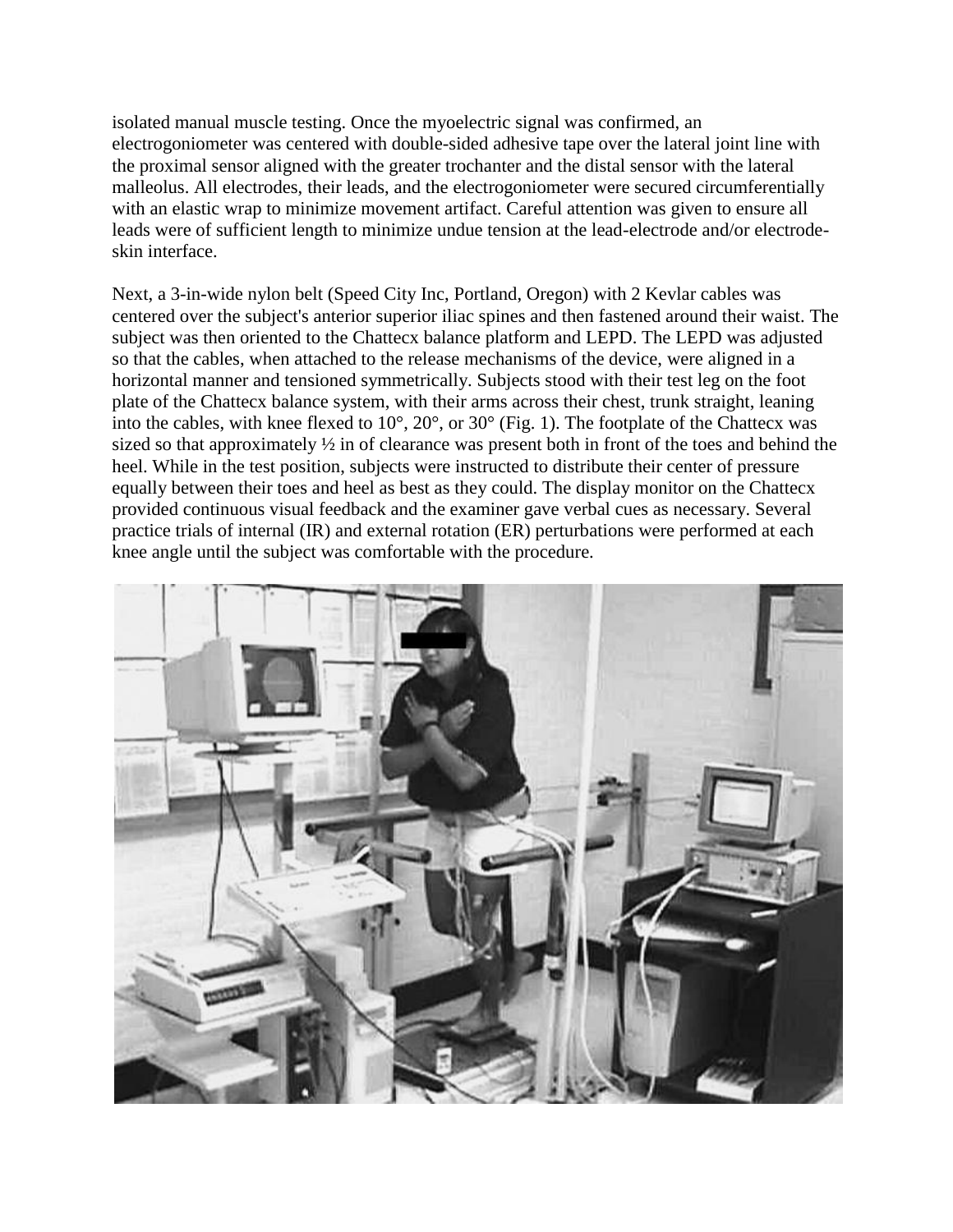The direction of the cable release (IR or ER) was defined in relation to the rotation of the trunk and femur following the perturbation. For example, a right cable release standing on the right foot was defined as an IR perturbation, whereas a left cable release standing on the right foot was defined as an ER perturbation. Immediately following the perturbation, subjects were encouraged to try to maintain their balance as best they could. The 30° knee angle was always tested first, while the 10° and 20° angles were counterbalanced. This delimitation was necessary as these data were part of a larger study. The perturbation direction was performed in a random fashion until 10 perturbations of each direction (IR and ER) were completed at each of the 3 knee angles.

#### *Data Processing*

All EMG signals were processed with the root mean square method with a 5-ms time constant. EMG activity was collected on a trigger sweep mode activated by release of the cable from the perturbation device. Initially, trials were separated into IR and ER perturbations. For each perturbation condition and knee angle, the first 5 trials that met the following criteria were signal averaged: 1) visible response from all muscles between 50 and 150 ms, and 2) acceptable signal to noise ratio (Fig. 2). To determine muscle response time, an event buffer for each muscle was established. An event was identified when the signal exceeded 2 SDs above a reference baseline (100 ms before cable release) for the medial and lateral hamstring and gastrocnemius muscles and 1 SD for the quadriceps. The time delay (milliseconds) from cable release to the event was defined as the muscle response time for the respective muscle. Selection of trials and determination of muscle response times was performed by the first author (C.R.C.). The reliability of these methods has been previously reported.24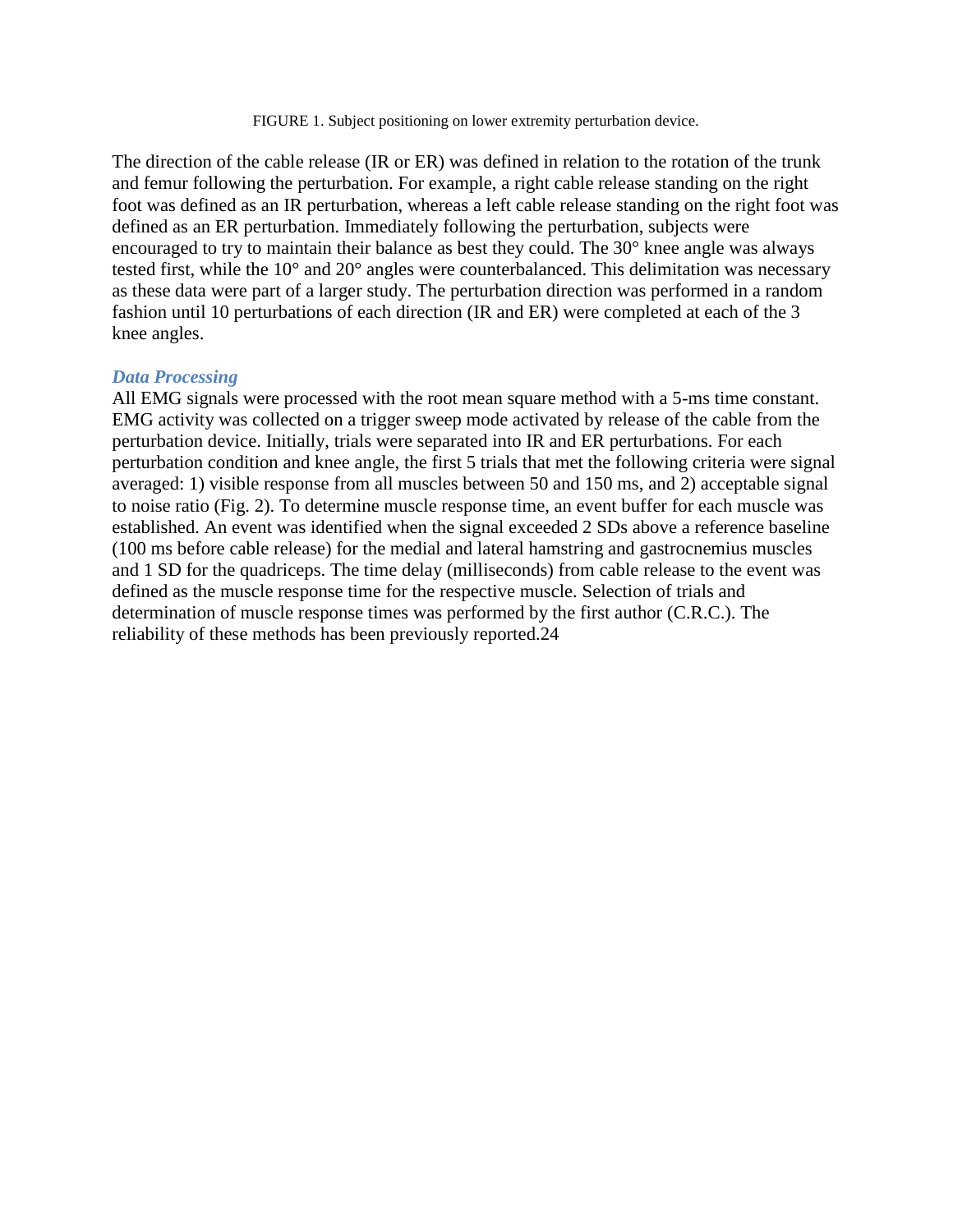

FIGURE 2. Signal averaged response for all muscles following a lower extremity perturbation. ELGON, Electrogoniometer.

## *Statistical Analyses*

A repeated-measures analysis of variance with 3 within factors (perturbation type [internal, external], knee angle [10°, 20°, 30°], muscle [medial gastrocnemius, MG; lateral gastrocnemius, LG; medial hamstring, MH; lateral hamstring, LH; medial quadriceps, MQ; lateral quadriceps, LQ]) and 1 between factor (sex) evaluated the influence of knee flexion angle on muscle response times between sexes. [alpha] Levels were set a priori at P < 0.05. Post hoc analysis was performed with multiple comparisons and Bonferroni correction.

## RESULTS

As response times for each muscle were not different between perturbation condition ( $P = 0.66$ ) and interactions between perturbation condition and knee angle ( $P = 0.14$ ), gender ( $P = 0.90$ ), or muscle  $(P = 0.29)$  were not apparent, muscle response times from the internal and external rotary perturbations were grouped for all analyses. There was a trend toward faster muscle response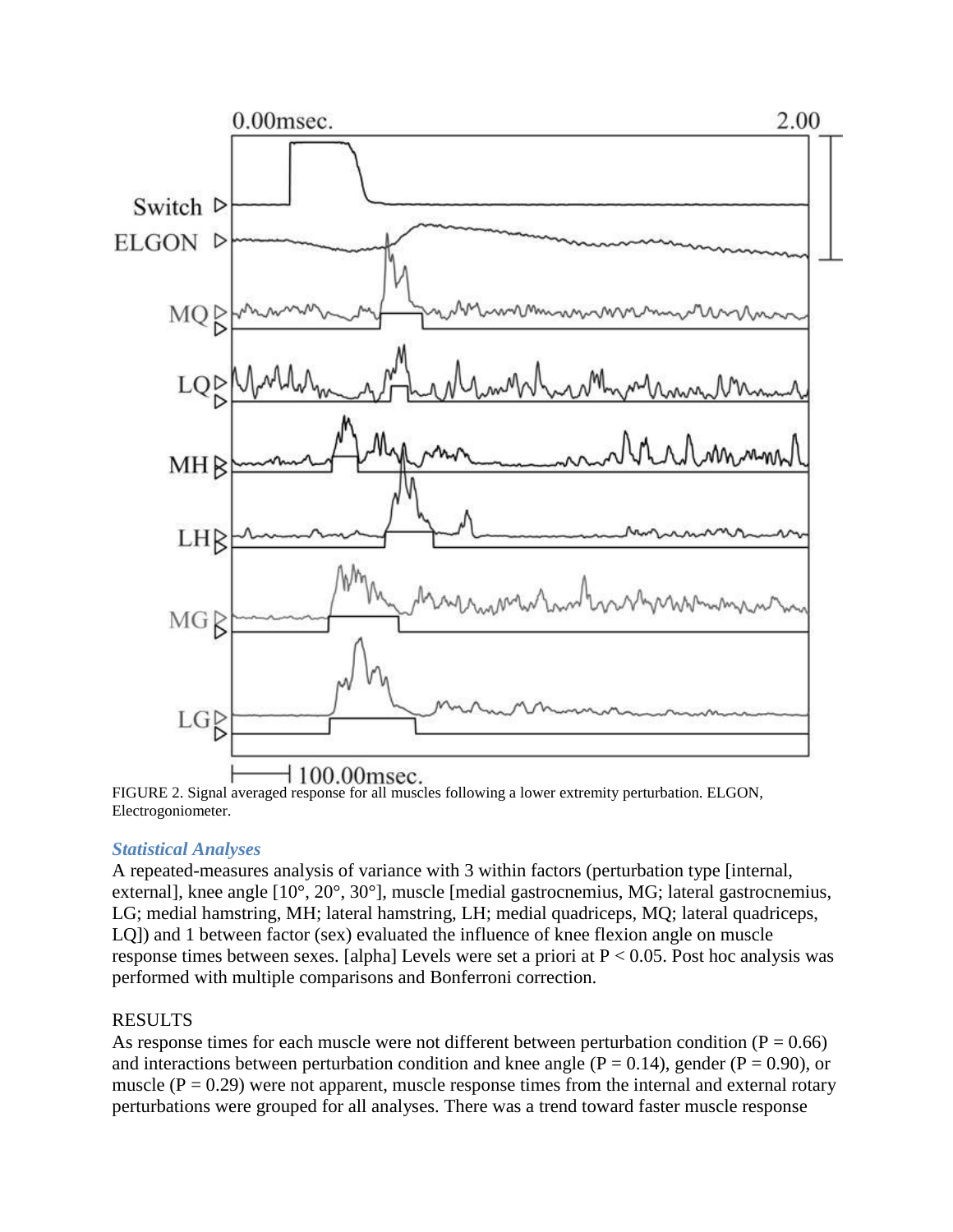times closer toward extension ( $10^{\circ} = 81.8$  ms;  $20^{\circ} = 84.7$  ms;  $30^{\circ} = 85.7$  ms); however, these differences were not significant ( $P = 0.08$ ). Furthermore, knee angle did not influence muscle response times by sex ( $P = 0.39$ ) or by muscle ( $P = 0.81$ ). We did, however, observe a main effect for response times by muscle ( $P < 0.001$ ; Fig. 3). Specifically, response times were first detected in the MG (62.0 ms), LG (65.1 ms), and MH (73.6 ms). Next, activation of the LH (90.0) ms) was noted, which, while not significantly different from MQ (105.2 ms), was faster than the LQ (108.3 ms). MQ and LQ activation were not different from each other. Though muscle group recruitment order was similar between sexes, there was a muscle by sex interaction ( $P = 0.01$ ). Post hoc analysis identified that female participants recruited their quadriceps faster than males participants (Table 1).<br>**140**  $\tau$ 



FIGURE 3. Overall average muscle response times following perturbation in single leg stance. \*LH and MQ > MG, LG, and MH.  $\ddagger$ LQ > MG, LQ, MH, and LH but not MQ.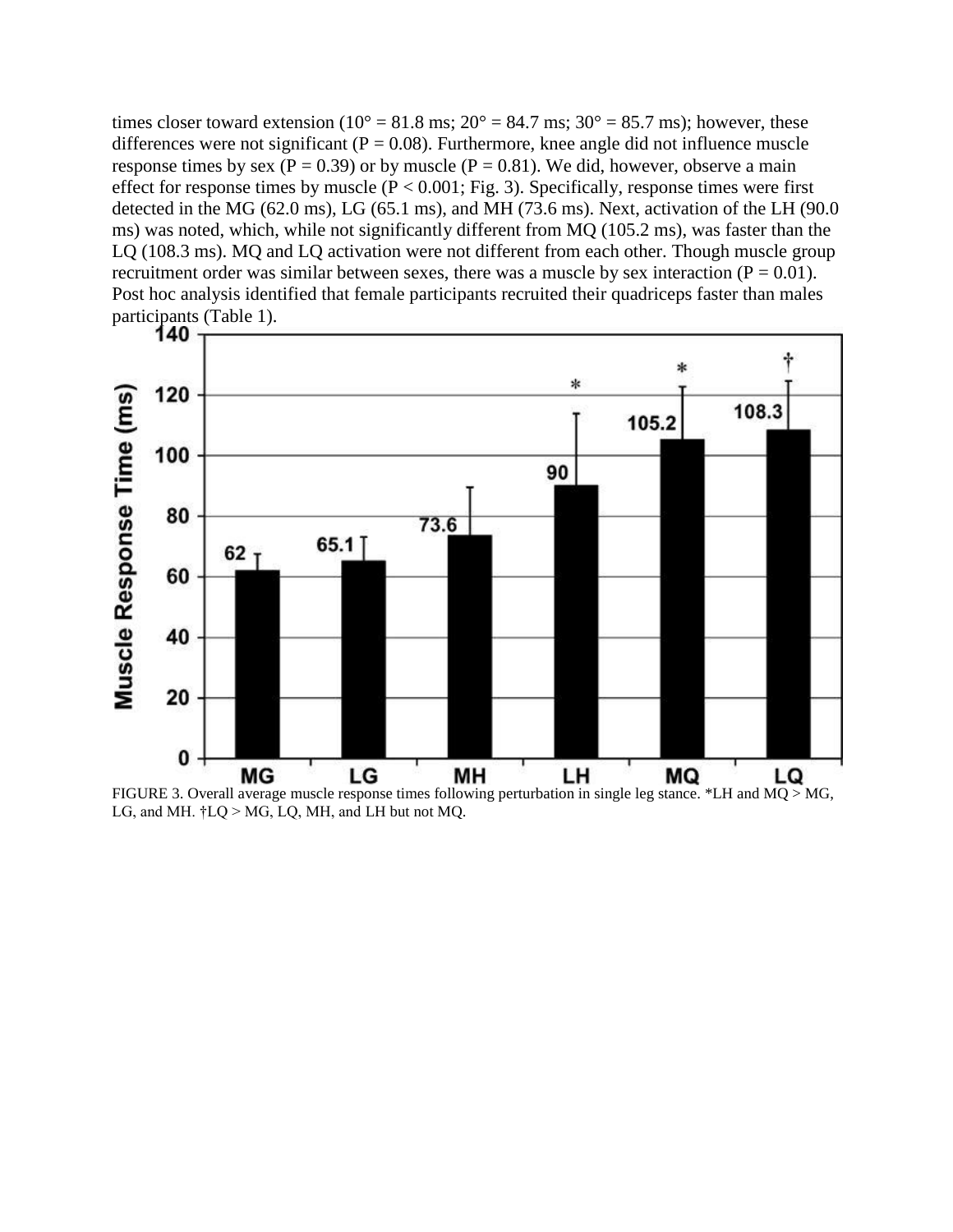| <b>Muscle</b> | Male        | Female                 |
|---------------|-------------|------------------------|
| MG            | 61.2(6.7)   | 62.8(8.4)              |
| LG            | 63.9(10.2)  | 66.3(11.5)             |
| МH            | 73.3(21.1)  | 73.9 (17.3)            |
| LH            | 86.9 (24.4) | 93.1 (30.8)            |
| MQ            | 112.1(28.6) | $98.2*(21.1)$          |
| LQ            | 118.0(28.4) | $98.6 \uparrow (18.3)$ |

Mean (SD) response times in milliseconds for all muscles delineated by sex following a rotary perturbation in single leg stance.

\*Male and female MQ muscle response times significantly different.

†Male and female LQ muscle response times significantly different.

TABLE 1. Muscle Response Times by Sex

#### DISCUSSION

Our primary finding identified a recruitment order of G-H-Q with faster quadriceps muscle response times in females. Our secondary findings were that muscle response times did not vary as a function of knee flexion angle in either males or females following a sudden perturbation in single leg stance.

## *Muscle Response Times and Recruitment Order*

Muscle response times indicated a recruitment order of G-H-Q for all subjects. This recruitment order agrees with past work from our laboratory using the same model 16,24 and further demonstrates that neuromuscular recruitment order following a posterior to anterior rotary type of perturbation in the healthy weight-bearing knee is not only consistent but also independent of knee angle. The response times for all muscles in our sample, however, were slower on average for both male (11 ms) and female (13 ms) subjects when compared with those reported by Shultz et al.16 This finding is likely explained by the activity level of the subjects. Shultz et al 16 examined response times from Division I collegiate athletes, while our sample consisted of general university subjects who were recreationally active. As athletes characteristically exhibit faster muscle response times compared with controls,6 this finding was not a surprise.

Our findings are in contrast with those reported by Huston and Wojtys,6 who did not identify differences in gastrocnemius and medial and lateral hamstring and quadriceps long latency response times between male and female athletes and controls following a perturbation applied to the posterior aspect of the calf. Methodological differences including weight-bearing status and type of perturbation may in part explain the contrasting findings. However, Huston and Wojtys 6 did report that female athletes tended to exhibit increased quadriceps activity and decreased hamstring activation during this intermediate, long latency phase. While our recruitment order was similar between sexes, females recruited their quadriceps faster across all knee flexion angles compared with males. Mean differences between sexes were 13.9 and 19.4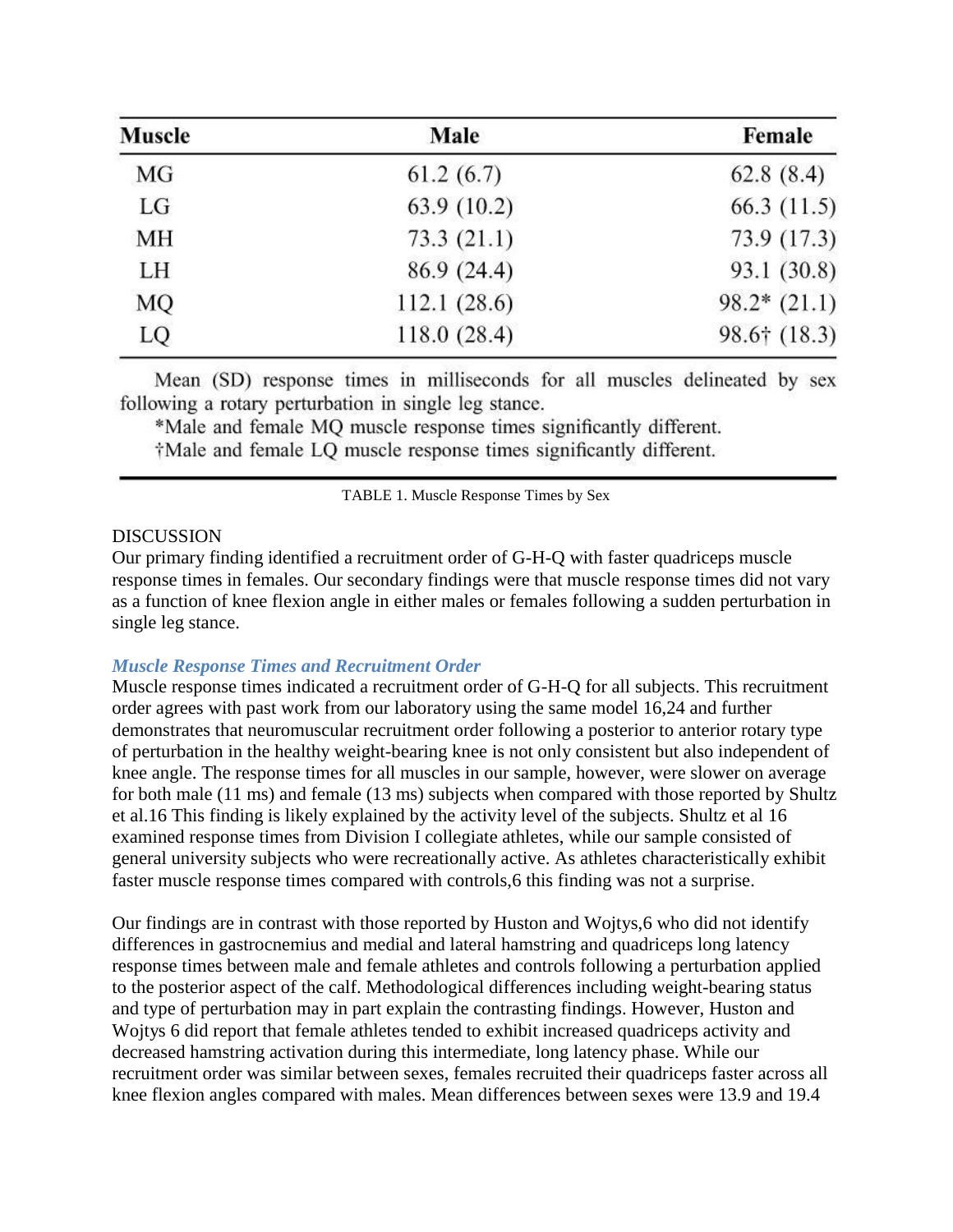ms for the medial and lateral quadriceps, respectively. These mean sex differences were slightly greater than the 10-ms difference reported by Shultz et al.16

Why females tend to rely more heavily on their quadriceps remains unclear. Other biomechanical variables such as height and weight warrant exploration. As females on average weigh less than males, it is possible that mass and the moment of inertia account in part for this phenomenon. Interestingly, however, females demonstrated only faster response times in the quadriceps musculature, while the hamstring and gastrocnemius muscles were not significantly different from the male group. Clearly, further work is necessary to account for these findings.

## *Knee Angle*

As the knee progresses closer to extension, ACL strain increases.26 Modest (5-40 N) increases in ACL strain render muscle spindle afferents more sensitive to stretch via increased activity from the gamma motor system.1 For this reason and based on the fact that a greater number of joint afferents discharge near end ranges of motion,27 we hypothesized that muscle response times would be faster at lesser knee flexion angles. Though there was a trend toward faster response times closer to extension, these differences were not significant. This suggests that reflex velocity is not affected by small changes in joint angle near extension following a perturbation in a weight-bearing posture. While it may have been possible to achieve statistical significance by adding subjects, it was our opinion that there was little clinical significance of a 4-ms difference in response times.

Equally important, male and female subjects responded in a similar fashion as knee angle was varied. As noted, there was a trend for both groups to respond faster closer to full extension. This implies that while noncontact ACL injuries seem to be more prevalent near 20° of knee flexion 22,23 and in females, muscle response times do not appear to behave differently between sexes at 10°, 20°, or 30° following a perturbation in single leg stance.

## *Clinical Relevance*

A laboratory model that simulates the mechanism of injury in a controlled yet functional manner is critical to gain a better understanding of what is occurring during activity. These data lend additional credence to the theory that females rely on their quadriceps to a greater extent compared with males. Furthermore, since response times for both sexes did not change by knee flexion angle, and quadriceps dominance in females was noted in both the previous (competitive)16 and current (recreational) studies, it is likely that the findings by knee flexion angle for the competitive female would hold true. Earlier contraction of the quadriceps may place females at increased risk of ACL injury, particularly toward the end range of extension, where the hamstrings have a limited ability to restrain anterior tibial translation.28 This recruitment characteristic may be particularly pertinent in the lesser trained, noncompetitive individual whose sport-specific movement patterns are less refined than those of the trained competitive athlete. However, while evidence is scarce, it does appear that neuromuscular response times are capable of being altered with training.29,30 Future studies should determine the effectiveness of a training program on quadriceps latencies in females using the present as well as other models. To enhance knee joint stability, a program that results in faster hamstring and delayed quadriceps responses in females would seem to be desirable.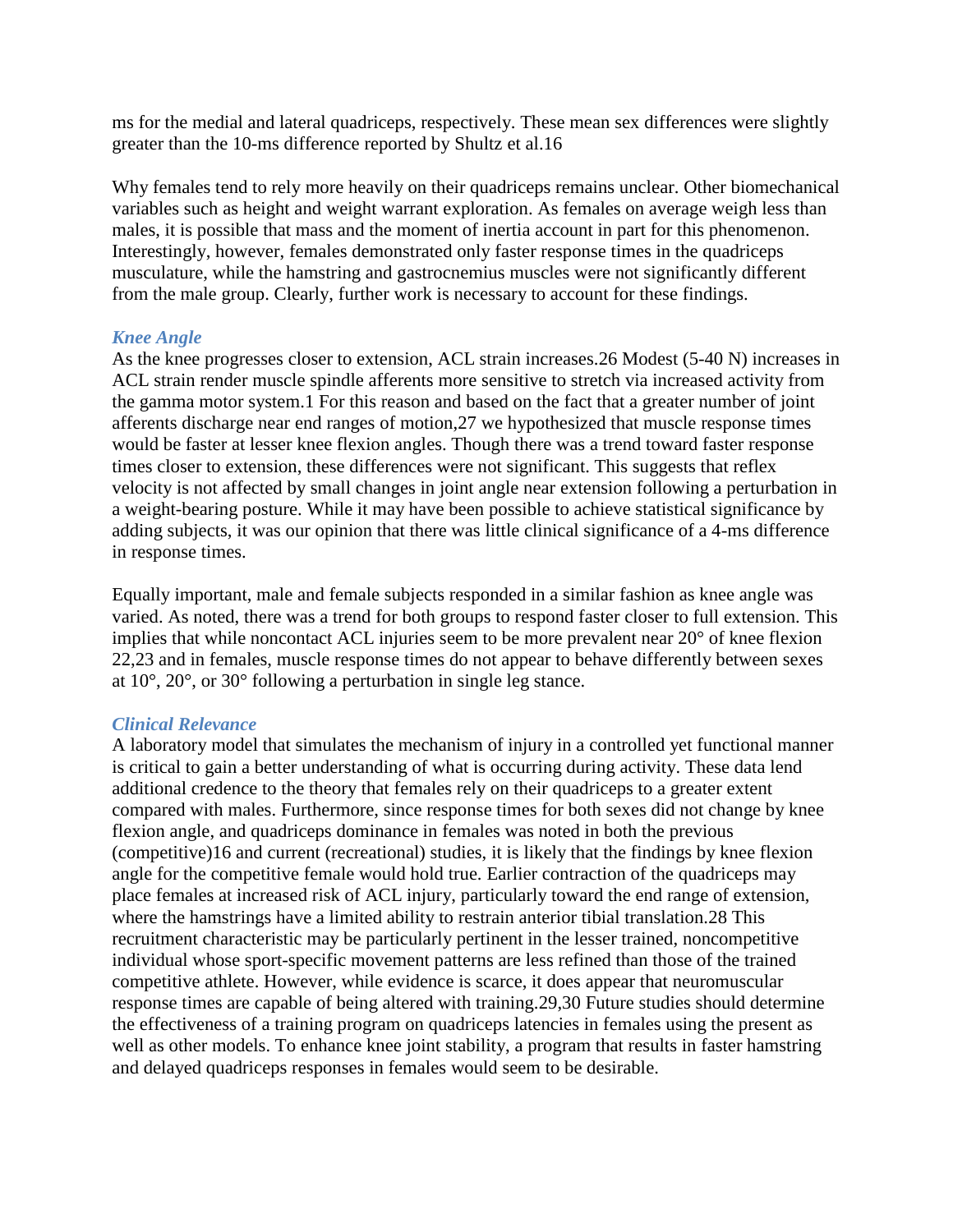## *Study Limitations*

To examine the influence of knee angle on muscle response times, we studied healthy recreationally active university students. As ACL injuries do occur in recreationally active females, this was a reasonable population to examine. The results, however, should be generalized only to this specific population. Also, we assumed that the stresses at the knee created by the perturbation were similar to those experienced during functional activities that stress the ACL.

#### **CONCLUSION**

Independent of knee angle, females elicit a quadriceps contraction faster than males following a sudden perturbation. Small changes in knee angle near terminal extension do not alter muscle response times and hence neuromuscular recruitment patterns following a weight-bearing rotary perturbation in single leg stance in the healthy knee.

#### ACKNOWLEDGMENT

All data were collected in the Sports Medicine and Athletic Training Research Laboratory at the University of Virginia.

#### **REFERENCES**

1. Johansson H. Role of knee ligaments in proprioception and regulation of muscle stiffness. J Electromyogr Kinesiol. 1991;1:158-179.

2. Noyes FR, Grood ES, Butler DL, et al. Clinical laxity test and functional stability of the knee: biomechanical concepts. Clin Orthop. 1980;146:84-89.

3. Beck JL, Wildermuth BP. The female athlete's knee. Clin Sports Med. 1985;4:345-366.

4. Chandy TA, Grana WA. Secondary school athletic injury in boys and girls: a three-year comparison. Phys Sportsmed. 1985;13:106-111.

5. Yu B, Kirkendall DT, Garrett WE. Anterior cruciate ligament injuries in female athletes: anatomy, physiology and motor control. Sports Med Arthrosc Rev. 2002;10:58-68.

6. Huston LJ, Wojtys EM. Neuromuscular performance characteristics in elite female athletes. Am J Sports Med. 1996;24:427-436.

7. Kanehisa H, Okuyama H, Ikegawa S, et al. Sex differences in force generation capacity during repeated maximal knee extensions. Eur J Appl Physiol. 1996;73:557-562.

8. Lephart SM, Ferris CM, Riemann BL, et al. Gender differences in strength and kinematics during landing. Clin Orthop. 2002;1:162-169.

9. Griffin JW, Tooms RE, Vander-Zwaag R, et al. Eccentric muscle performance of elbow and knee muscle groups in untrained men and women. Med Sci Sports Exerc. 1993;25:936-944.

10. Hewett TE, Stroupe AL, Nance TA, et al. Plyometric training in female athletes: decreased impact forces and increased hamstring torques. Am J Sports Med. 1996;24:765-773.

11. Blackburn JT, Riemann BL, Padua DA, et al. Sex comparison of extensibility, passive and active stiffness of the knee flexors. Clin Biomech. 2004;19:36-43.

12. Granata KP, Wilson SE, Padua DA. Gender differences in active musculoskeletal stiffness, part I: quantification in controlled measurements of knee joint dynamics. J Electromyogr Kinesiol. 2002;12:119-126.

13. Wojtys EM, Ashton-Miller JA, Huston LJ. A gender-related difference in the contribution of the knee musculature to sagittal-plane shear stiffness in subjects with similar knee laxity. J Bone Joint Surg Am. 2002;84:10-16.